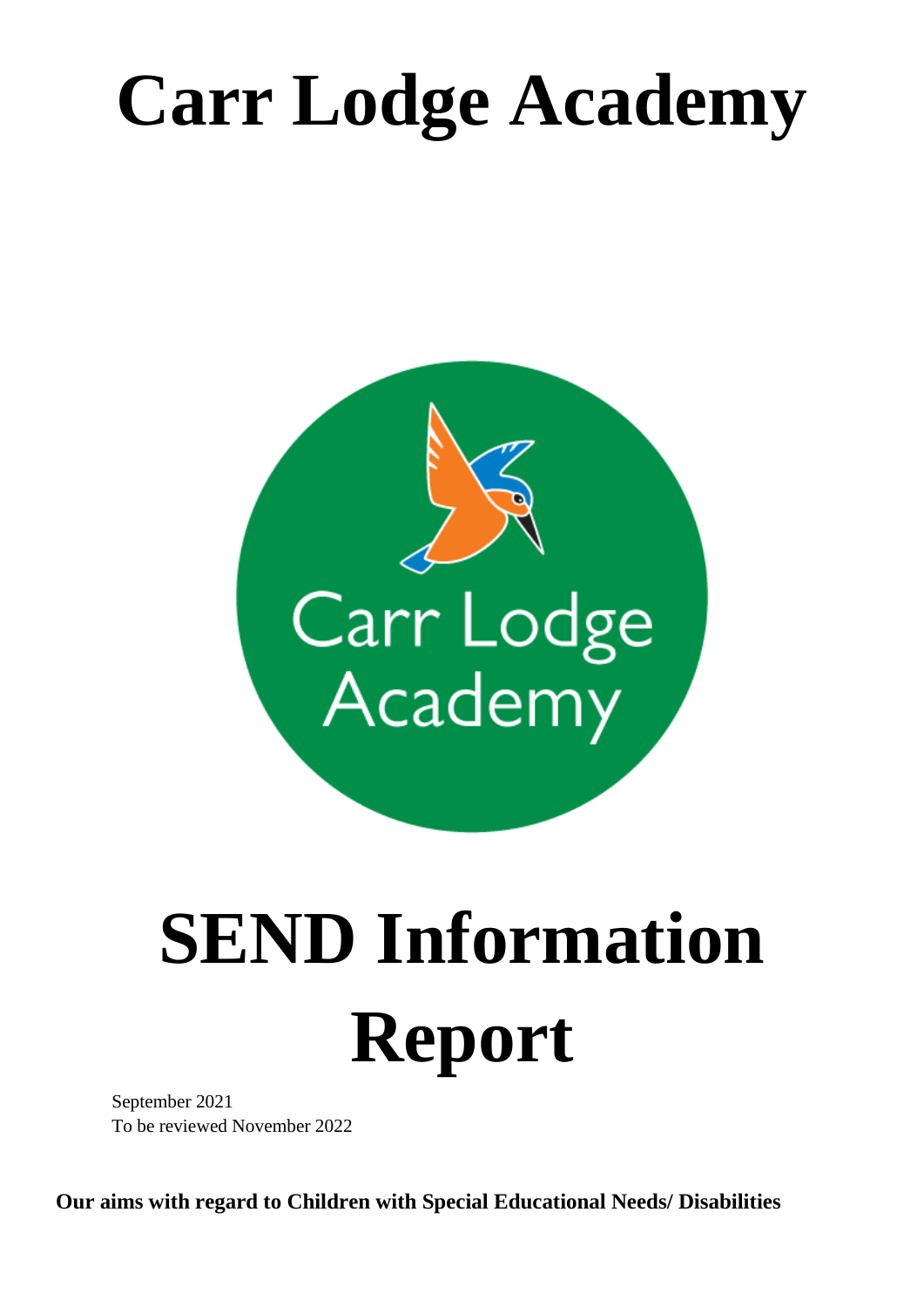We are ambitious for all our pupils with Special Educational Needs and Disabilities.

To this end we develop and adapt the curriculum so that it is coherently sequenced to meet all pupils' needs, through accurately assessing their starting points and understanding their aspirations for the future. Through developing affective, cognitive and psychomotor learning skills, it is our expectation that they are fully included in the life of the academy. We feel it is our mission to prepare them for the next steps on their journey through early years, primary and into secondary education and set the expectation that our SEND pupils are challenged to be successful and achieve their best. Aspire, Achieve and Succeed.

# **Integration**

We aim through inclusion, to promote respect and understanding for all pupils regardless of ability or disability. We expect that all our children will benefit from a policy of inclusion; that children will realise that there are others with special needs different to their own and that these children are equal members of our academy. Conversely we consider it important that all our pupils (including those with special educational needs) feel themselves to be equal members. To this end we encourage all the children to have high aspirations for themselves and to have pride in their achievements. This is reinforced by private recognition and public celebration of achievements. Integration is achieved practically by differentiation in the classroom, by specific arrangements for individual children at playtimes, mealtimes and when moving around academy. There is a whole academy response towards some children when this is considered appropriate.

# **Curriculum Intent and Implementation**

We aim to enable our SEN children to be challenged with a curriculum that considers their starting points within its 'Intent' and their progression throughout. Work in all subject areas is differentiated to enable all children to succeed and make excellent progress from their own starting points. We ensure the curriculum in inspiring, relevant to the context and remains broad throughout both key stages. All members of the teaching staff consider themselves to be Special Needs teachers and therefore design their curriculum around the needs of each cohort, bearing in mind previous gaps in knowledge and skills.

| <b>Broad Areas of Need:</b>          | <b>Relating to difficulties with:</b>                                                                                                                                                                                                                                                                                                                                                                                                                                                                   |
|--------------------------------------|---------------------------------------------------------------------------------------------------------------------------------------------------------------------------------------------------------------------------------------------------------------------------------------------------------------------------------------------------------------------------------------------------------------------------------------------------------------------------------------------------------|
| <b>Communication and Interaction</b> | Children and young people with speech, language<br>and communication needs<br>(SLCN) have difficulty in communicating with<br>others. This may be because they have difficulty<br>saying what they want to, understanding what is<br>being said to them or they do not understand or<br>use social rules of communication. The profile for<br>every child with SLCN is different and their needs<br>may change over time. They may have difficulty<br>with one, some or all of the different aspects of |

#### **Below is a list of the main broad areas of need that we are able to provide for:**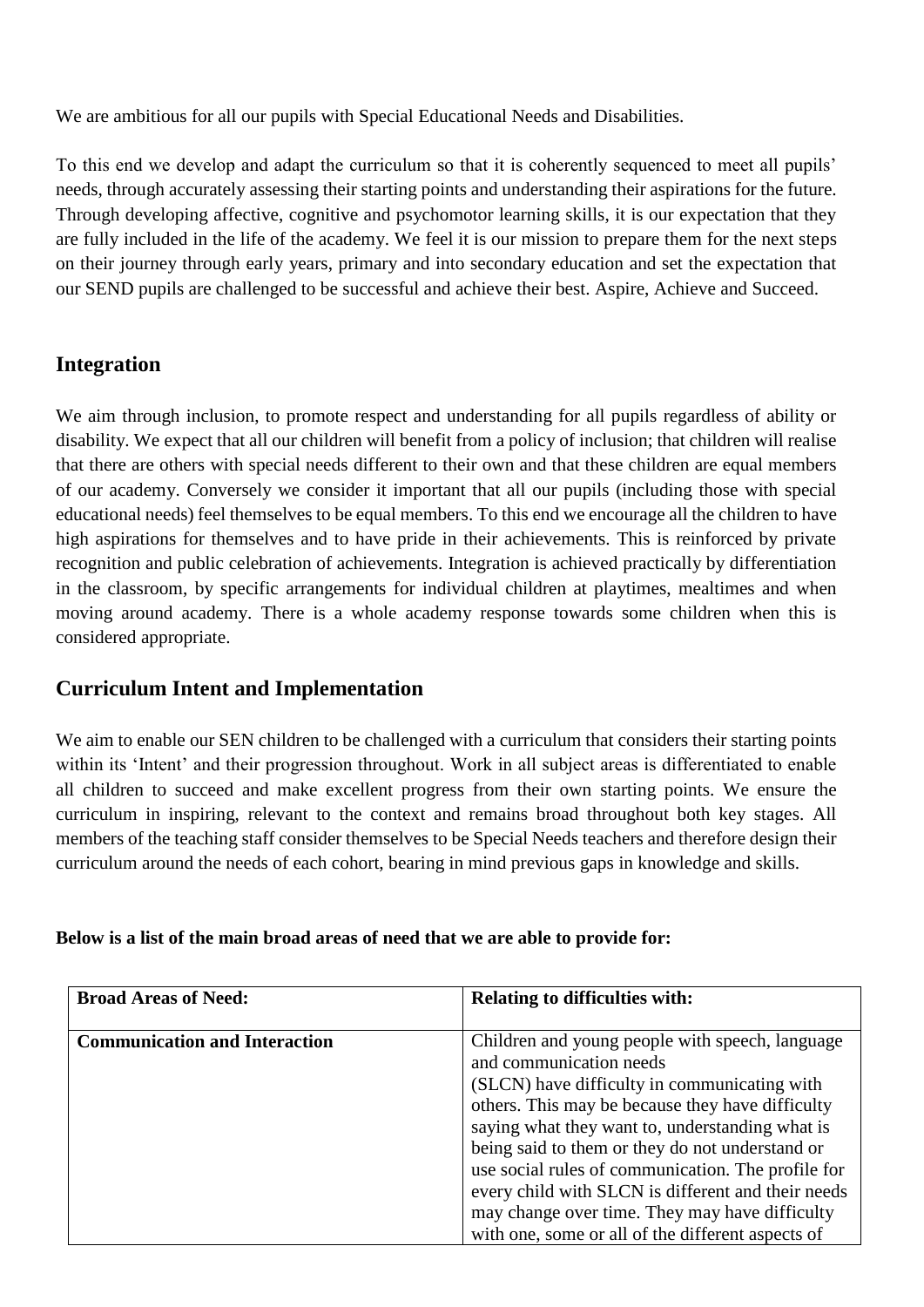|                                             | speech, language or social communication at<br>different times of their lives.                                                                                                                                                                                                                                                                                                                                                                                                                                                                                                                                                                                                     |
|---------------------------------------------|------------------------------------------------------------------------------------------------------------------------------------------------------------------------------------------------------------------------------------------------------------------------------------------------------------------------------------------------------------------------------------------------------------------------------------------------------------------------------------------------------------------------------------------------------------------------------------------------------------------------------------------------------------------------------------|
|                                             | Children and young people with an Autistic<br>Spectrum Disorder, including Asperger's<br>Syndrome, are likely to have particular difficulties<br>with social interaction.                                                                                                                                                                                                                                                                                                                                                                                                                                                                                                          |
|                                             |                                                                                                                                                                                                                                                                                                                                                                                                                                                                                                                                                                                                                                                                                    |
| <b>Cognition and Learning</b>               | Support for learning difficulties may be required<br>when children and young people learn at a slower<br>pace than their peers, even with appropriate<br>differentiation.<br>Learning difficulties cover a wide range of needs,<br>including moderate learning<br>difficulties (MLD), severe learning difficulties<br>(SLD), where children are likely to need support<br>in all areas of the curriculum and associated<br>difficulties with mobility and communication,<br>through to profound and multiple learning<br>difficulties (PMLD).<br>Specific learning difficulties (SpLD) such as<br>dyslexia, dyspraxia and dyscalculia come under<br>this term.                     |
| <b>Social Emotional and Mental Health</b>   |                                                                                                                                                                                                                                                                                                                                                                                                                                                                                                                                                                                                                                                                                    |
| <b>Difficulties</b>                         | Children and young people may experience a wide<br>range of social and emotional difficulties which<br>present themselves in many ways. They may:<br>have difficulty in managing their<br>relationships with other people<br>be withdrawn<br>behave in ways that may hinder their<br>and other children's learning or that have<br>an impact on their health and wellbeing<br>This broad area includes attention deficit disorder<br>(ADD), attention deficit hyperactivity disorder<br>(ADHD) or attachment disorder. It also includes<br>behaviours that may reflect underlying mental<br>health difficulties such as anxiety, depression,<br>self-harming and eating disorders. |
| <b>Sensory and or Physical Difficulties</b> | Where children and young people have visual                                                                                                                                                                                                                                                                                                                                                                                                                                                                                                                                                                                                                                        |
|                                             | and/or hearing impairments, or a physical need<br>that means they must have additional on-going<br>support and equipment.                                                                                                                                                                                                                                                                                                                                                                                                                                                                                                                                                          |

#### **Policies for identifying children with SEND and assessing their needs:**

- Special Education Needs and Disabilities Policy
- Safeguarding and Child Protection Policy (including E-Safety)
- Accessibility Policy
- Administering Medicines Policy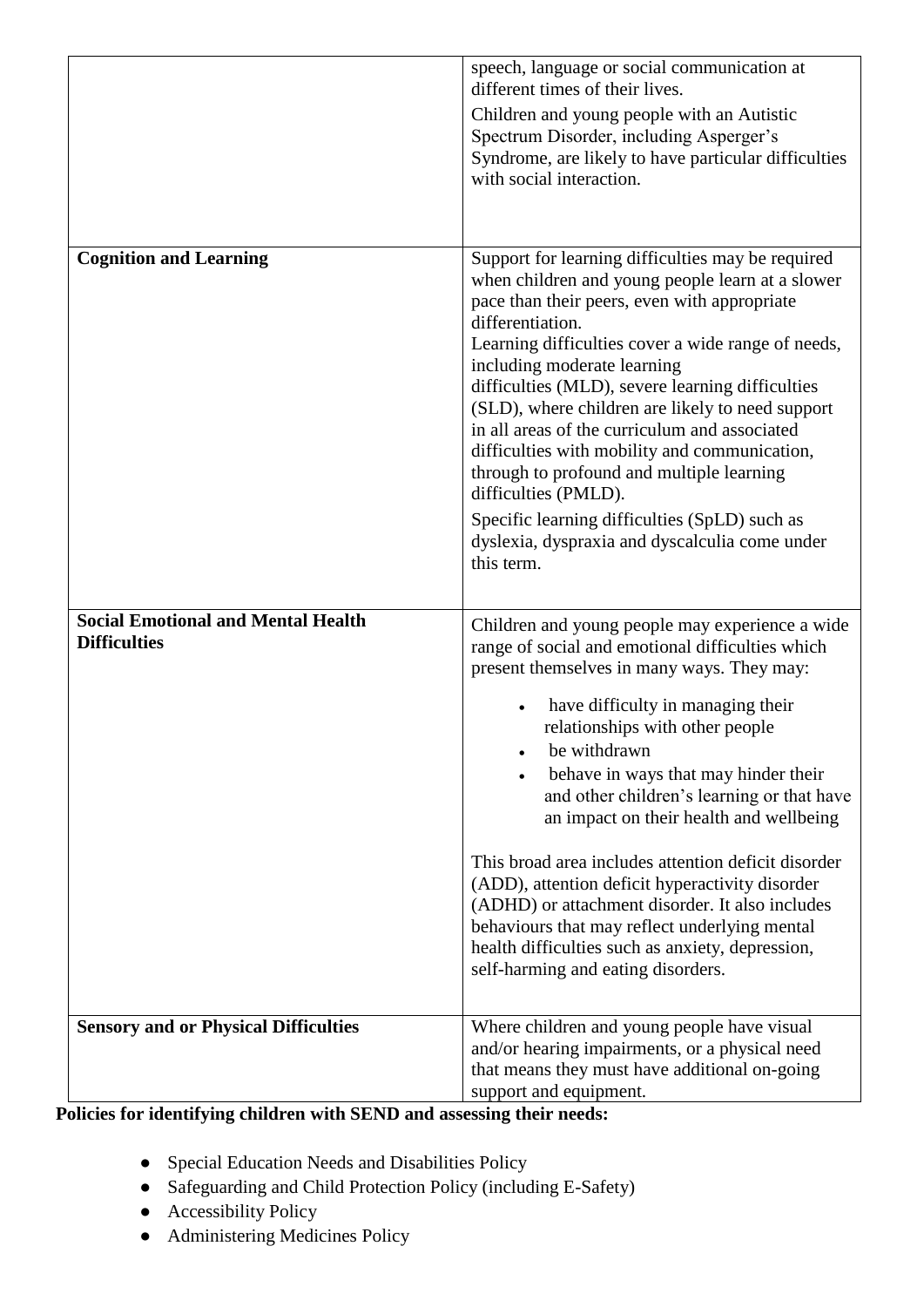- Intimate Care Policy
- Behaviour and Anti Bullying Policy
- Teaching and Learning Policy
- Admission Policy
- Attendance Policy

# **The named SENCO is Mrs Julie Watson**

# **Please contact through the academy office: 01302 230700 or email julie.watson@carrlodgeacademy.org**

# **Arrangements for consulting with parents of children with SEND and involving them in their child's education**

## **At Carr Lodge Academy we:**

- Hold statutory annual review meetings for those students with an Education Health Care Plan
- Hold regularly monitoring and review meetings for children with WAVE 2 or above SEND needs
- Attend meetings with transition schools to further address the needs of pupils with SEND
- Attend Team Around the Child/Multi-agency meeting as appropriate
- Hold twice yearly parent consultation meetings
- Communication books are put in place where necessary to support home-school communication for children with additional needs.

# **Arrangements for consulting with young people with SEN and involving them in their education**

At Carr Lodge Academy we promote pupil voice in decision making around the support and education of our children. At an age-appropriate level we will include the child in planning, monitoring and reviewing their educational provide including:

- Discussions around individual targets
- Discussions around use of additional support and resources
- Include the child in discussions with outside agencies including: Hearing/Visually Impaired Service, Educational Psychology, Occupational Therapy, CAMHS, etc
- Discussions with the SENCo
- Attending My Support Plan and Education, Health and Care Plan meetings as appropriate.

# **Arrangements for assessing and reviewing children's progress towards outcomes**

All children throughout the school are monitored regularly to ensure they continue to access the curriculum successfully and to help early identification of any area of concern. A range of evidence is collected through the usual assessment and monitoring arrangements, as well as regular formal discussions between the SENCo and the class teachers. For children with SEND progress can be monitored in relation to their additional needs this may be fortnightly, monthly or half termly.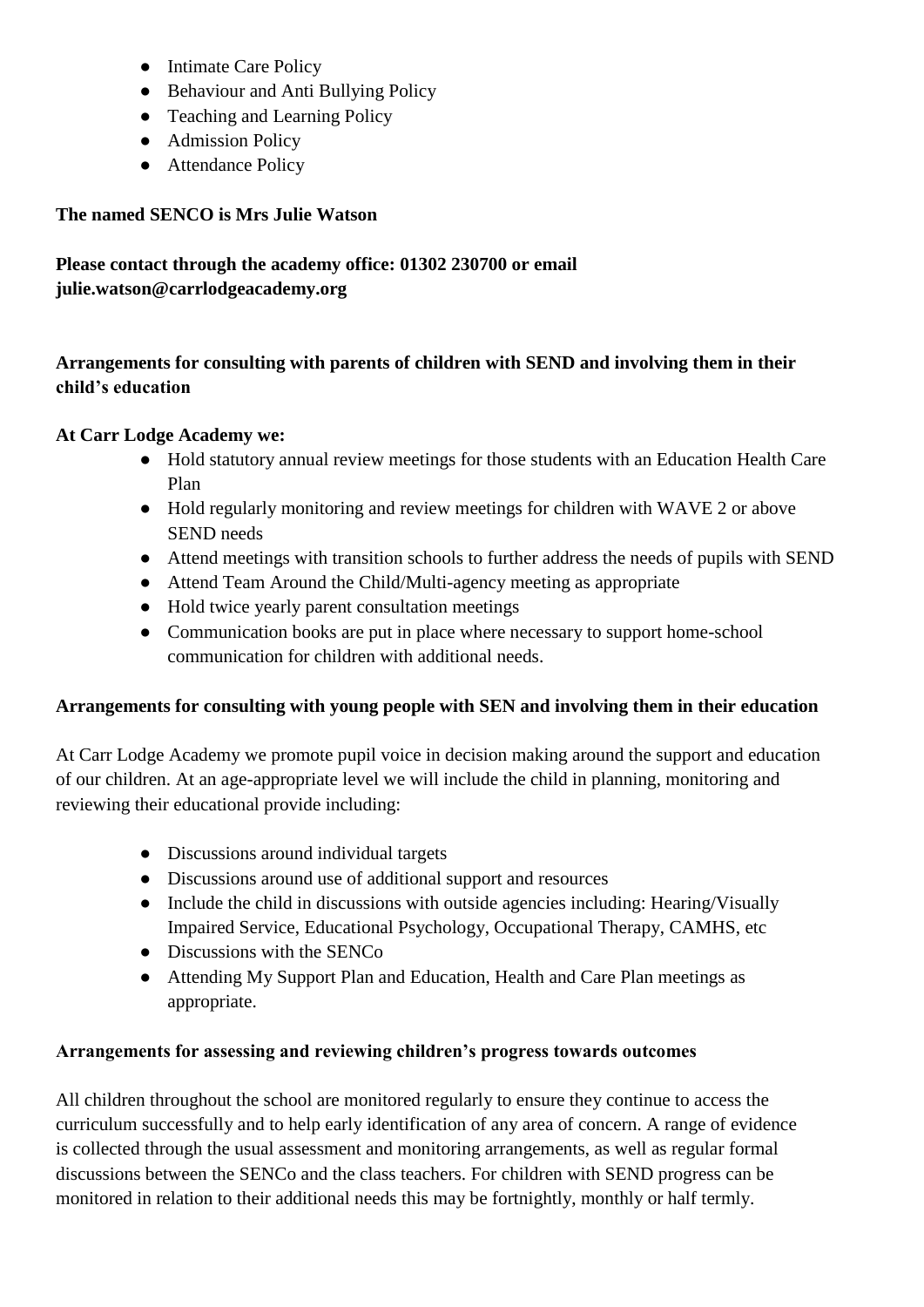The school adopts the levels of intervention as described in the SEND Code of Practice, July 2014. The Code of Practice advocates a graduated response to meeting pupils' needs. When they are identified as having SEND, the school will intervene through. These are often described as Waves of intervention:

WAVE 1: Quality first teaching through differentiation in English and Maths lessons.

**WAVE 2:** Small group support for those pupils who are achieving below age expected levels.

**WAVE 3:** Focused, individualised programmes for pupils working well below age expectation.

#### **Wave 2- (Intervention)**

Intervention is characterized by interventions that are different from or additional to the normal differentiated curriculum. Wave 2 intervention can be triggered through concern, supplemented by evidence that, despite receiving differentiated teaching, pupils:

- **Make little or no progress**
- **Demonstrate difficulty in developing Reading, Writing or Mathematics skills**
- **Show persistent emotional/behavioural difficulties which are not affected by behaviour management strategies**
- **Have sensory/physical problems, and make little progress despite the provision of specialist equipment**
- **Experience communication and/or interaction problems and make little or no progress despite experiencing a differentiated curriculum**
- **The child is working below age related expectations.**

#### **Support Plans & One Page Profiles**

If the school decides, after consultation with parents, that a pupil requires further support in addition to good quality first teaching and interventions to make progress, the SENCO, in collaboration with teachers, will support the assessment of the pupil and have an input in planning future support. The class teacher will remain responsible for planning and delivering individualised programmes. Parents will be closely informed of the action and results. At this stage there may also be involvement of external services. Placement of a pupil at this level will be made by the SENCO after full consultation with Class Teacher and Parents. External support services will advise on targets and provide specialist input to the support process. The circumstance under which we would begin a Support Plan are:

- **Still makes little or no progress in specific areas over a long period**
- **Continues to work at National Curriculum levels considerably lower than expected for a pupil at a similar age**
- **Continues to experience difficulty in developing Literacy/Numeracy skills**
- **Has emotional/behavioural problems that substantially impede their learning**
- **Has sensory or physical needs requiring additional specialist equipment or visits/advice from specialists.**
- **Has communication or interaction problems that impede the development of social relationships, thus presenting barriers to learning**

Parental consent is sought before any external agencies are involved. Each child is supported by teacher or TA and a One Page Profile is written. This is a document which outlines 'What people like and admire about me', 'What makes me Happy' and 'How I want to be supported'.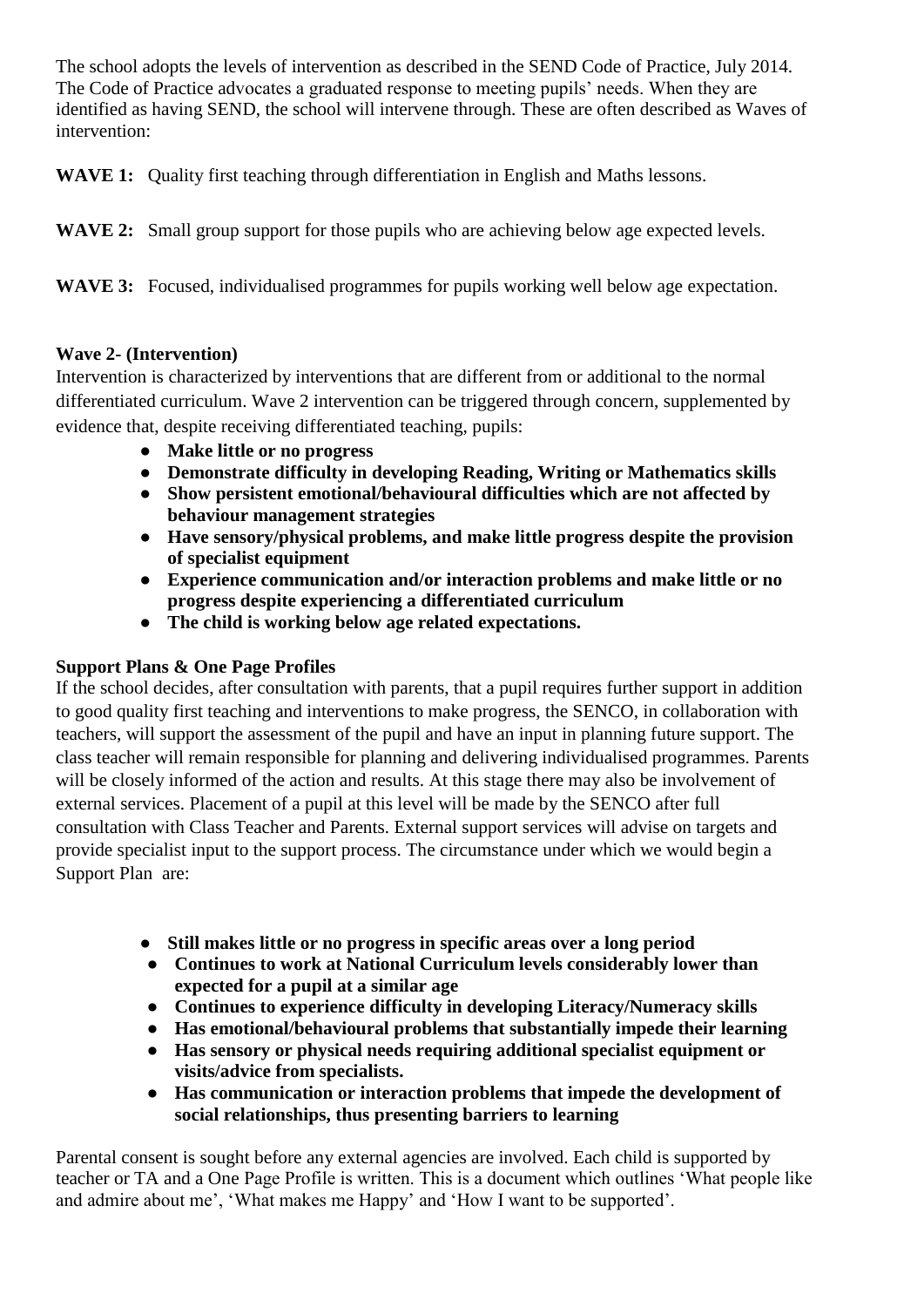#### **Education Health and Care Plans**

## **"Needs Led Not Diagnosis Led"**

Where, despite having taken relevant and purposeful action to identify, assess and meet the SEND of the child, the child has not made expected progress, we or the child's parents will consider requesting an Education, Health and Care needs assessment. The school will have the following information available to show the SEN Support given:

- **The interventions at Wave 2**
- **Current and past One Page Profiles**
- **Information on the pupil's health and relevant medical history**
- **Assessment information (including National Curriculum levels if appropriate)**
- **Other relevant assessments & reports from external agencies**
- **The views of parents**
- **Where possible, the views of the pupil**

An Education, Health and Care Plan will normally be provided where the LA considers the pupil requires provision beyond what the school can currently offer. However, the school recognises that a request for assessment does not necessarily lead to an Education, Health and Care Plan or increase in financial provision.

#### **The approach to teaching children with SEND**

All pupils should have access to a broad and balanced curriculum. Teachers set high expectations for every pupil, whatever their prior attainment. Teachers use appropriate assessment to set targets which are deliberately ambitious. Potential areas of difficulty are identified and addressed at the outset. Lessons are planned to address potential areas of difficulty and to remove barriers to pupil's achievement. Planning will mean that pupils with SEN and Disabilities will be able to study the full National Curriculum in order to achieve this the teacher may need to prepare additional support including specific resources, prior intervention and adult guidance as appropriate.

- The school will support your child through a clear joint plan of action this sometimes takes the form of a 'One Page Profile'. A 'One Page Profile' outlines the support and strategies used with your child in order to meet their needs. This is shared with all adults in school through regular Special Educational Needs meetings, Staff Meeting and daily team briefings
- Teachers refer closely to the SEND Code of Practice, July 2014. As the child moves through school any action taken/support given with regard to SEND is recorded and kept in the child's file & SEND folder if necessary.
- If initial concerns have been expressed about a child, the class teacher and SENCO make a joint decision about placing the child on the SEND Register. (We also maintain a separate Medical Needs Register).
- Academic progress against the National Curriculum age related expectations is monitored on a termly basis by the Senior Leadership Team however a One Page Profile can be monitored as frequently or infrequently as all parties involved feel necessary.

#### **How adaptations are made to the curriculum and the learning environment of children with SEN**

The SENCO alongside appropriate staff will identify students that require 'additional to' and 'different from' provision and makes appropriate adaptations and arrangements to meet these needs.

The academy has the following facilities: wheelchair access, disabled toilet, changing facilities, showers, easy access for taxis/other transport.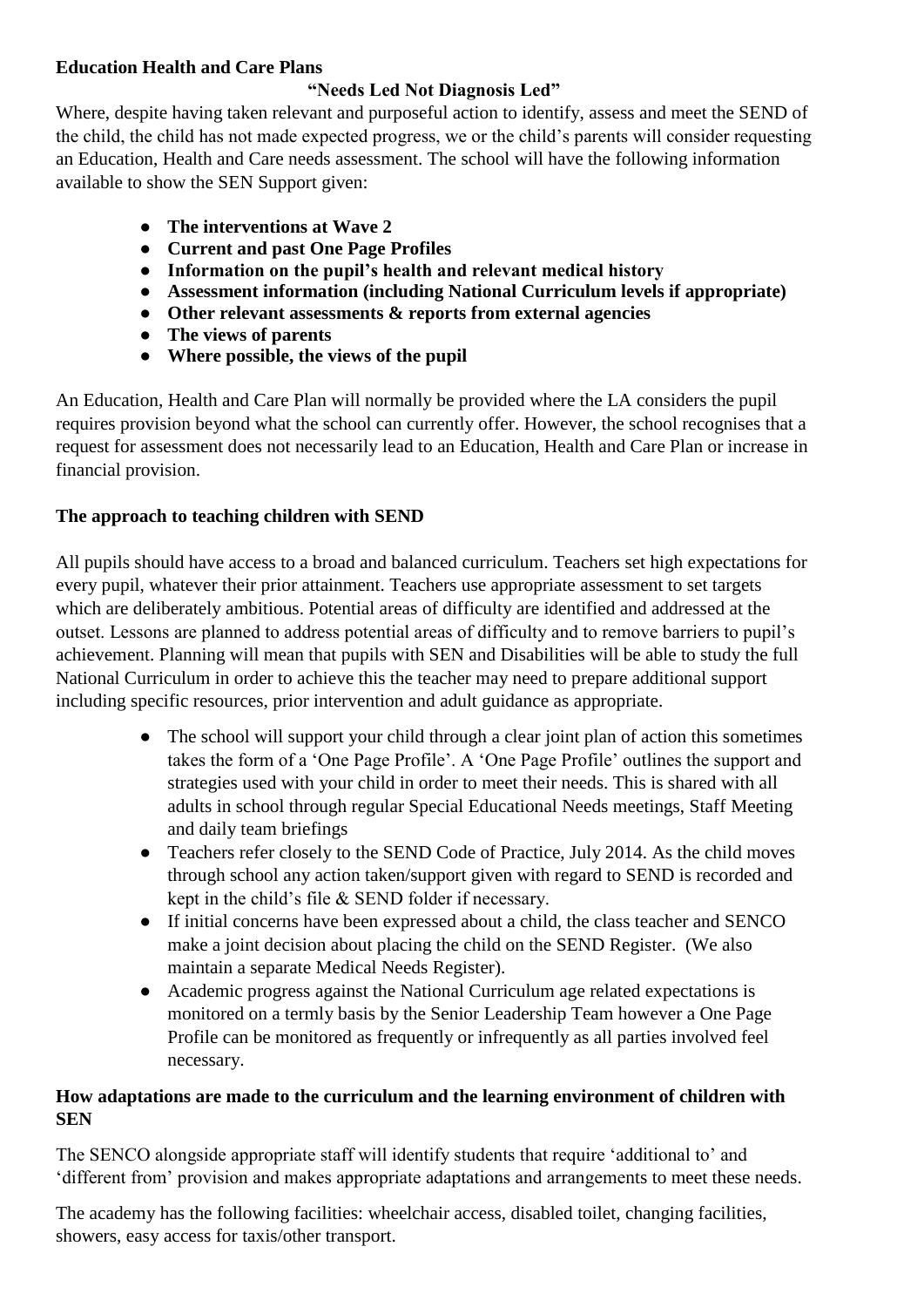#### **The expertise and training of staff to support children with SEN, including how specialist expertise will be secured**

When appropriate, a programme of professional development/staff training will be organised in relation to different SEND need types, to allow staff to feel confident that they are providing a rich and varied learning environment for students and that reasonable adjustments are made. The SENCO and senior leaders aim to empower staff so that there is a good level of understanding related to individual children as well as general needs and conditions.

Recent training has included understanding around Child and Adolescent Mental Health and appropriate strategies and supporting children with ASD.

#### **Evaluating the effectiveness of the provision made for children and young people with SEN**

The SENCO and Senior Leader monitor the effectiveness of the SEN provision through;

- regular meetings with class teachers
- learning walks
- regular reviews of intervention programs
- annual review meetings for children with EHC Plan
- update meetings with support staff
- Analysis of progress against baselines
- the SEND Policy is regularly updated and evaluated.

#### **How children and young people with SEND are able to engage in the activities available with children and young people in the school who do not have SEND**

Carr Lodge Academy believes in equal opportunities for all children. In order for children with SEND to be able to access extra curricular activities extra adult supervision amendment of resources and appropriate adaptations will be made.

#### **Support for improving emotional and social development. This should include extra pastoral support arrangements for listening to the views of children and young people with SEND and measures to prevent bullying**

Carr Lodge Academy provides a 'bespoke' approach to providing social and emotional support for children with SEND.

This has been done through practice such as:

- Thrive
- Mentoring e.g Horizons and play for purpose
- Socially Speaking Intervention
- Time to Talk Intervention
- Zoned Areas of the classroom and playground to provide 'secure spaces' for children
- Implementation of the behaviour policy is the responsibility of all staff working in schools
- It is the responsibility of the SENCO, with support of class teacher and parents, to provide an alternative Behaviour Plan, where the behaviour policy can not meet the needs of the child
- We refer to outside agencies such as Behaviour Support and Child and Adolescent Mental Health Service where appropriate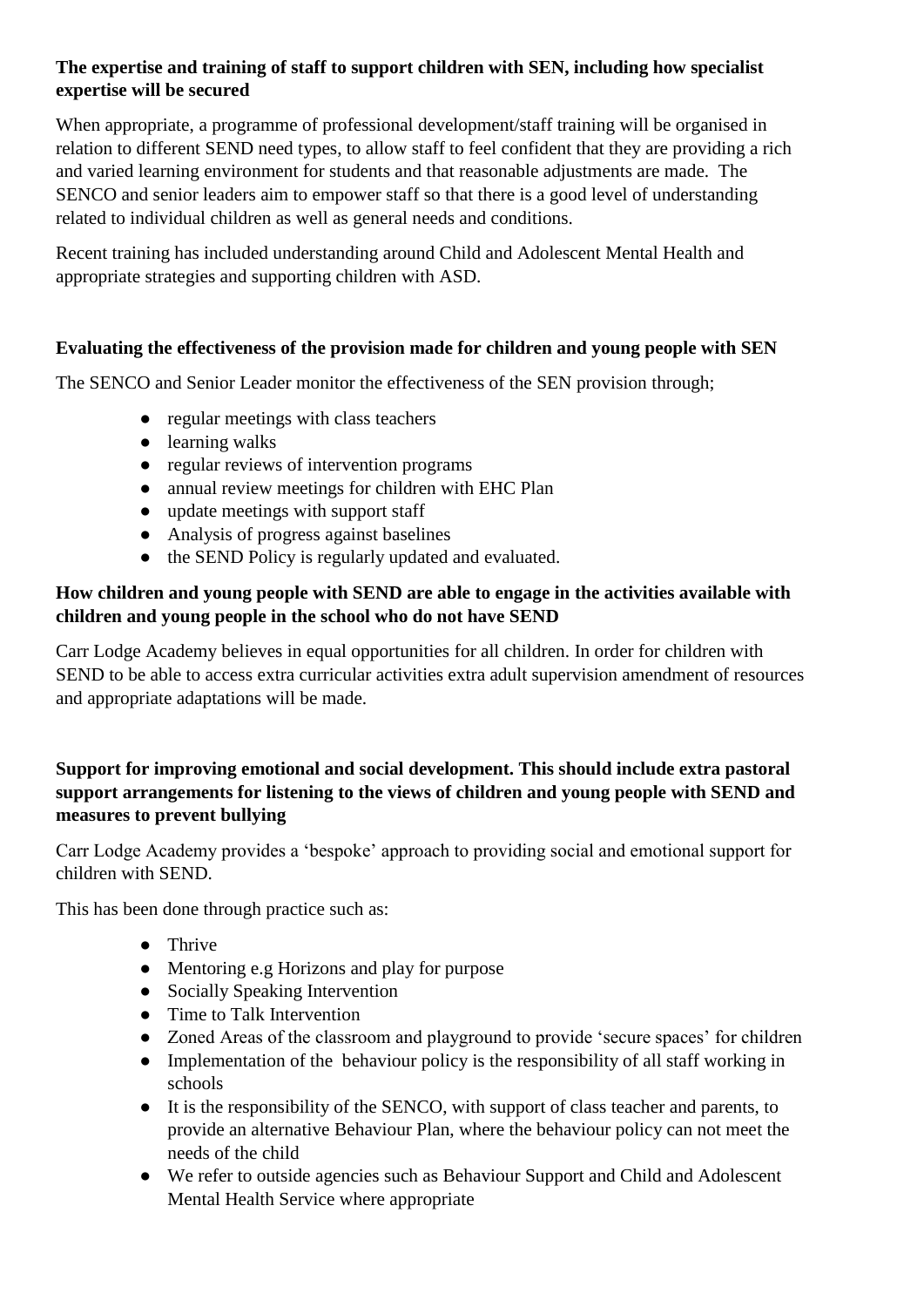- We attend Team Around the Child and Common Assessment Framework Meetings at an appropriate location for all parties
- We follow safeguarding and child protection procedures
- We adapt a clear line of communication and reporting between all staff and the SENCO.

#### **How the school involves other bodies, including health and social care bodies, local authority support services and voluntary sector organisations, in meeting children and young people's SEN and supporting families**

Carr Lodge Academy is building a good network of support through the local authority, pyramid schools and social care and health services including:

- Educational Psychology Service
- Occupational Therapy
- Physiotherapy
- NHS School Nursing Service
- Social Care
- Visual Impairment Service
- Hearing Impairment Service
- Speech and Language Therapy
- ASCETs
- Families First/Safer Families Service
- Early Help Hub
- CAMHs

More information can be found at: <http://www.doncasterchildrenandfamilies.info/thelocaloffer.html>

Families are encouraged to access SAIDSEND - Support, Advice, Information Doncaster Special Educational Needs and Disabilities (formerly Parent Partnership Services) for impartial support and advice or to bring an appropriate relative or friend to meetings if they wish to do so.

- tel: 01302 736920
- email: [saidsend@doncaster.gov.uk](mailto:saidsend@doncaster.gov.uk)

**Arrangements for handling complaints from parents of children with SEN about the provision made at the school. The above authority should include arrangements for supporting children and young people who are looked after by the local authority and have SEN**

Carr Lodge Academy has a complaints procedure for all to follow.

- Parents of SEND children are free to contact the SENCO whenever there is a concern and meet to resolve any issues as quickly as possible
- Formal meetings will take place where appropriate
- Where appropriate an action plan may be put in place and shared with all staff.